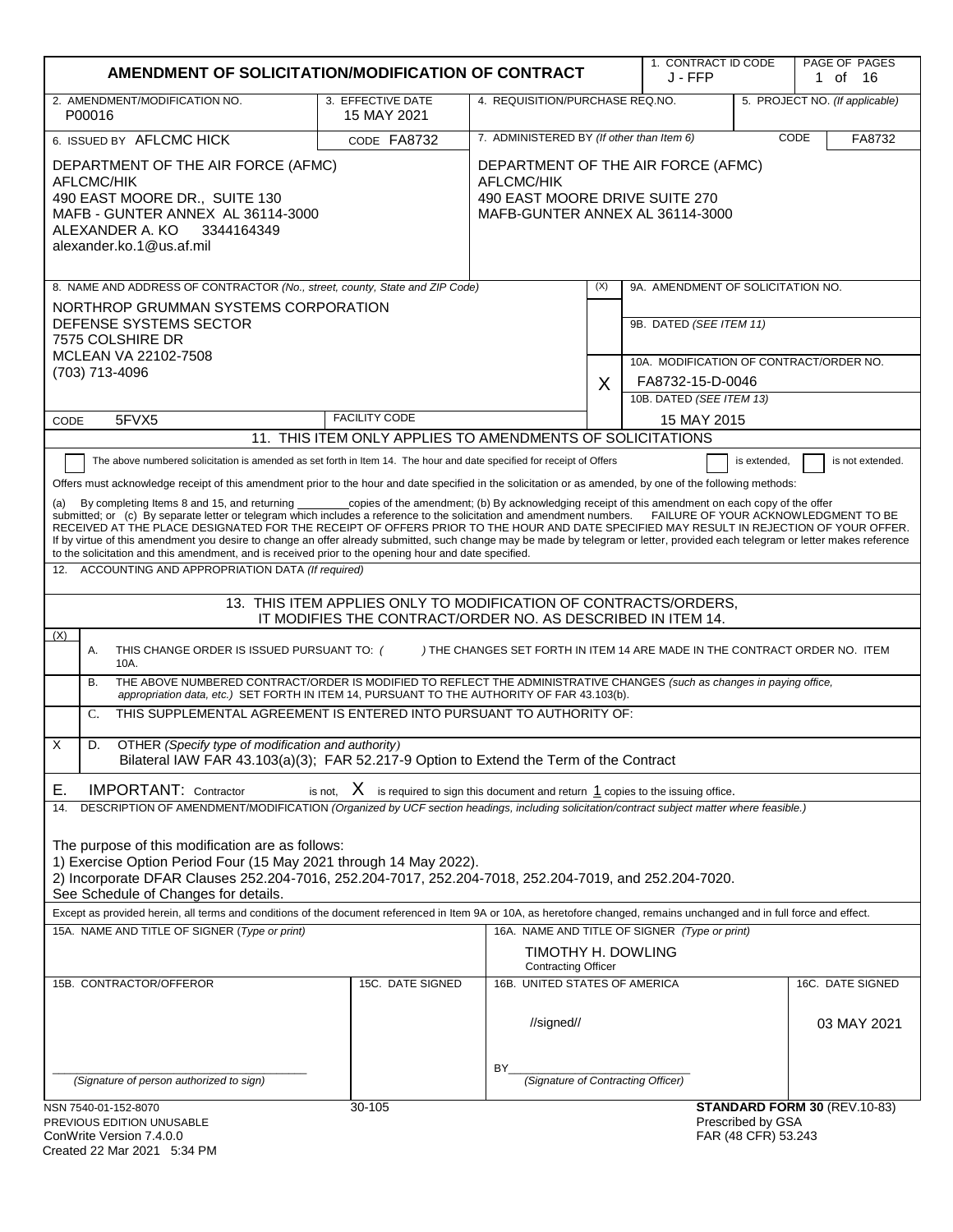- 1) The purpose of this modification is to exercise Option Period Four (15 May 2021 through 14 May 2022) of the contract in accordance with FAR 52.217-9, Option to Extend the Term of the Contract. Option Period Four of the contract is hereby exercised.
- 2) The following DFAR Clauses are incorporated as full texts:

# **252.204-7016 Covered Defense Telecommunications Equipment or Services-Representation.**

As prescribed in 204.2105 <https://www.acq.osd.mil/dpap/dars/dfars/html/current/204\_21.htm>(a), use the following provision:

# COVERED DEFENSE TELECOMMUNICATIONS EQUIPMENT OR SERVICES-REPRESENTATION (DEC 2019)

 (a) *Definitions*. As used in this provision, "covered defense telecommunications equipment or services" has the meaning provided in the clause  $252.204 - 7018$ <https://www.acq.osd.mil/dpap/dars/dfars/html/current/252204.htm>, Prohibition on the Acquisition of Covered Defense Telecommunications Equipment or Services.

 (b) *Procedures*. The Offeror shall review the list of excluded parties in the System for Award Management (SAM) (*<https://www.sam.gov/>*) for entities excluded from receiving federal awards for "covered defense telecommunications equipment or services".

 (c) *Representation*. The Offeror represents that it [ ] does, [ ] does not provide covered defense telecommunications equipment or services as a part of its offered products or services to the Government in the performance of any contract, subcontract, or other contractual instrument.

## (End of provision)

## **252.204-7017 Prohibition on the Acquisition of Covered Defense Telecommunications Equipment or Services-Representation.**

As prescribed in 204.2105

<https://www.acq.osd.mil/dpap/dars/dfars/html/current/204\_21.htm>(b), use the following provision:

## PROHIBITION ON THE ACQUISITON OF COVERED DEFENSE TELECOMMUNICATIONS EQUIPMENT OR SERVICES-REPRESENTATION (DEC 2019)

 The Offeror is not required to complete the representation in this provision if the Offeror has represented in the provision at 252.204-7016

<https://www.acq.osd.mil/dpap/dars/dfars/html/current/252204.htm>, Covered Defense Telecommunications Equipment or Services-Representation, that it "does not provide covered defense telecommunications equipment or services as a part of its offered products or services to the Government in the performance of any contract, subcontract, or other contractual instrument."

 (a) *Definitions*. "Covered defense telecommunications equipment or services," "covered mission," "critical technology," and "substantial or essential component," as used in this provision, have the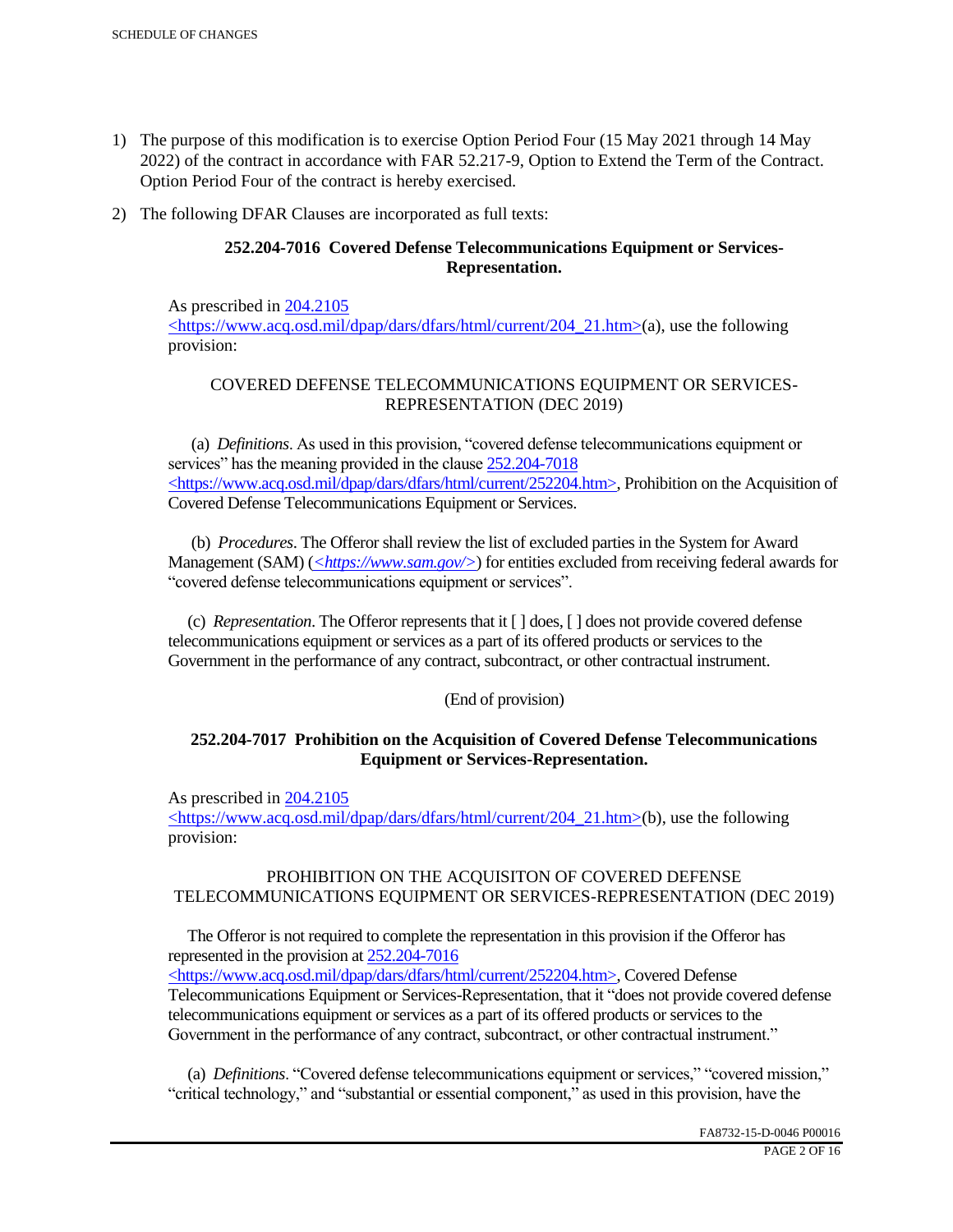meanings given in the 252.204-7018

 $\langle$ https://www.acq.osd.mil/dpap/dars/dfars/html/current/252204.htm> clause, Prohibition on the Acquisition of Covered Defense Telecommunications Equipment or Services, of this solicitation.

 (b) *Prohibition*. Section 1656 of the National Defense Authorization Act for Fiscal Year 2018 (Pub. L. 115-91) prohibits agencies from procuring or obtaining, or extending or renewing a contract to procure or obtain, any equipment, system, or service to carry out covered missions that uses covered defense telecommunications equipment or services as a substantial or essential component of any system, or as critical technology as part of any system.

 (c) *Procedures*. The Offeror shall review the list of excluded parties in the System for Award Management (SAM) at  $\leq$ https://www.sam.gov/> for entities that are excluded when providing any equipment, system, or service to carry out covered missions that uses covered defense telecommunications equipment or services as a substantial or essential component of any system, or as critical technology as part of any system, unless a waiver is granted.

 (d) *Representation*. If in its annual representations and certifications in SAM the Offeror has represented in paragraph (c) of the provision at 252.204-7016 <https://www.acq.osd.mil/dpap/dars/dfars/html/current/252204.htm>, Covered Defense Telecommunications Equipment or Services-Representation, that it "does" provide covered defense telecommunications equipment or services as a part of its offered products or services to the Government in the performance of any contract, subcontract, or other contractual instrument, then the Offeror shall complete the following additional representation:

The Offeror represents that it  $\lceil \cdot \rceil$  will  $\lceil \cdot \rceil$  will not provide covered defense telecommunications equipment or services as a part of its offered products or services to DoD in the performance of any award resulting from this solicitation.

 (e) *Disclosures*. If the Offeror has represented in paragraph (d) of this provision that it "will provide covered defense telecommunications equipment or services," the Offeror shall provide the following information as part of the offer:

 (1) A description of all covered defense telecommunications equipment and services offered (include brand or manufacturer; product, such as model number, original equipment manufacturer (OEM) number, manufacturer part number, or wholesaler number; and item description, as applicable).

 (2) An explanation of the proposed use of covered defense telecommunications equipment and services and any factors relevant to determining if such use would be permissible under the prohibition referenced in paragraph (b) of this provision.

 (3) For services, the entity providing the covered defense telecommunications services (include entity name, unique entity identifier, and Commercial and Government Entity (CAGE) code, if known).

 (4) For equipment, the entity that produced or provided the covered defense telecommunications equipment (include entity name, unique entity identifier, CAGE code, and whether the entity was the OEM or a distributor, if known).

(End of provision)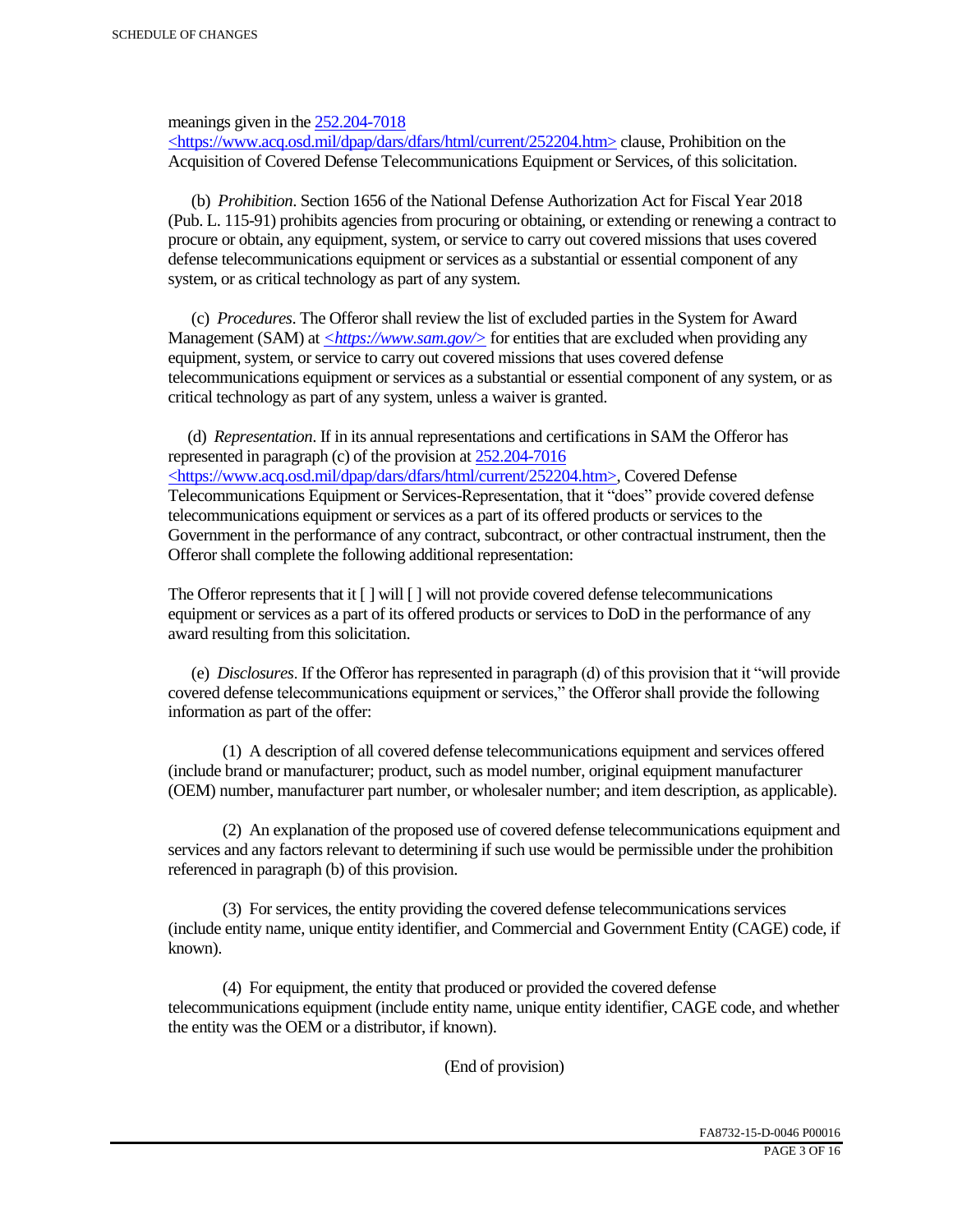# **252.204-7018 Prohibition on the Acquisition of Covered Defense Telecommunications Equipment or Services.**

As prescribed in 204.2105

 $\langle$ https://www.acq.osd.mil/dpap/dars/dfars/html/current/204\_21.htm>(c), use the following clause:

PROHIBITION ON THE ACQUISITION OF COVERED DEFENSE TELECOMMUNICATIONS EQUIPMENT OR SERVICES (JAN 2021)

(a) *Definitions*. As used in this clause-

"Covered defense telecommunications equipment or services" means-

 (1) Telecommunications equipment produced by Huawei Technologies Company or ZTE Corporation, or any subsidiary or affiliate of such entities;

(2) Telecommunications services provided by such entities or using such equipment; or

 (3) Telecommunications equipment or services produced or provided by an entity that the Secretary of Defense reasonably believes to be an entity owned or controlled by, or otherwise connected to, the government of a covered foreign country.

"Covered foreign country" means-

(1) The People's Republic of China; or

(2) The Russian Federation.

"Covered missions" means-

 (1) The nuclear deterrence mission of DoD, including with respect to nuclear command, control, and communications, integrated tactical warning and attack assessment, and continuity of Government; or

(2) The homeland defense mission of DoD, including with respect to ballistic missile defense.

"Critical technology" means-

 (1) Defense articles or defense services included on the United States Munitions List set forth in the International Traffic in Arms Regulations under subchapter M of chapter I of title 22, Code of Federal Regulations;

 (2) Items included on the Commerce Control List set forth in Supplement No. 1 to part 774 of the Export Administration Regulations under subchapter C of chapter VII of title 15, Code of Federal Regulations, and controlled-

 (i) Pursuant to multilateral regimes, including for reasons relating to national security, chemical and biological weapons proliferation, nuclear nonproliferation, or missile technology; or

(ii) For reasons relating to regional stability or surreptitious listening;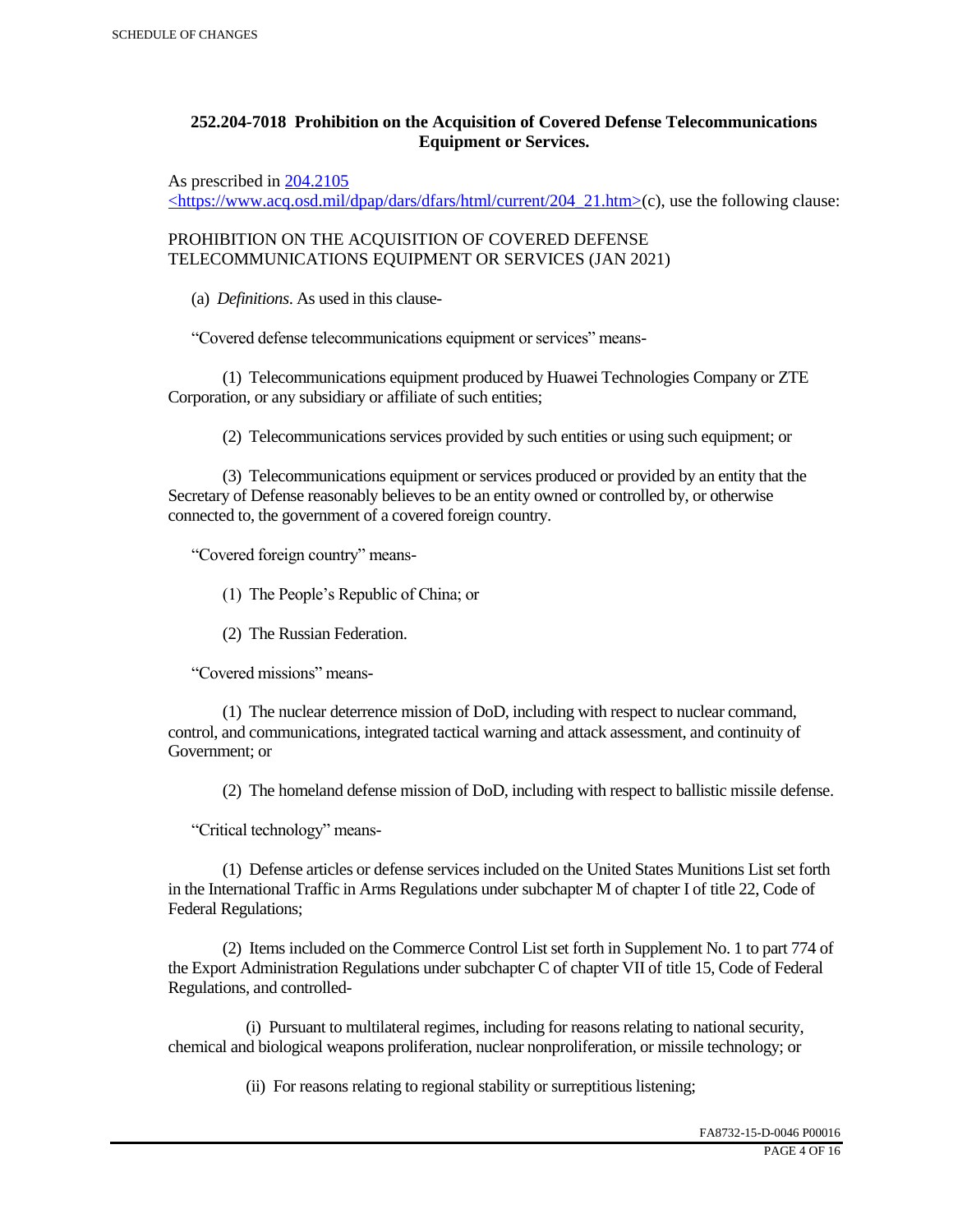(3) Specially designed and prepared nuclear equipment, parts and components, materials, software, and technology covered by part 810 of title 10, Code of Federal Regulations (relating to assistance to foreign atomic energy activities);

 (4) Nuclear facilities, equipment, and material covered by part 110 of title 10, Code of Federal Regulations (relating to export and import of nuclear equipment and material);

 (5) Select agents and toxins covered by part 331 of title 7, Code of Federal Regulations, part 121 of title 9 of such Code, or part 73 of title 42 of such Code; or

 (6) "Substantial or essential component" means any component necessary for the proper function or performance of a piece of equipment, system, or service.

"Critical technology" means-

 (b) *Prohibition*. In accordance with section 1656 of the National Defense Authorization Act for Fiscal Year 2018 (Pub. L. 115-91), the contractor shall not provide to the Government any equipment, system, or service to carry out covered missions that uses covered defense telecommunications equipment or services as a substantial or essential component of any system, or as critical technology as part of any system, unless the covered defense telecommunication equipment or services are covered by a waiver described in Defense Federal Acquisition Regulation Supplement 204.2104 <https://www.acq.osd.mil/dpap/dars/dfars/html/current/204\_21.htm>.

 (c) *Procedures*. The Contractor shall review the list of excluded parties in the System for Award Management (SAM) at  $\langle \frac{https://www.sam.gov/}{>}$  for entities that are excluded when providing any equipment, system, or service, to carry out covered missions, that uses covered defense telecommunications equipment or services as a substantial or essential component of any system, or as critical technology as part of any system, unless a waiver is granted.

(d) *Reporting*.

 (1) In the event the Contractor identifies covered defense telecommunications equipment or services used as a substantial or essential component of any system, or as critical technology as part of any system, during contract performance, the Contractor shall report at *<https://dibnet.dod.mil/>* the information in paragraph (d)(2) of this clause.

(2) The Contractor shall report the following information pursuant to paragraph  $(d)(1)$  of this clause:

 (i) Within 3 business days from the date of such identification or notification: the contract number; the order number(s), if applicable; supplier name; brand; model number (original equipment manufacturer number, manufacturer part number, or wholesaler number); item description; and any readily available information about mitigation actions undertaken or recommended.

(ii) Within 30 business days of submitting the information in paragraph  $(d)(2)(i)$  of this clause: any further available information about mitigation actions undertaken or recommended. In addition, the Contractor shall describe the efforts it undertook to prevent use or submission of a covered defense telecommunications equipment or services, and any additional efforts that will be incorporated to prevent future use or submission of covered telecommunications equipment or services.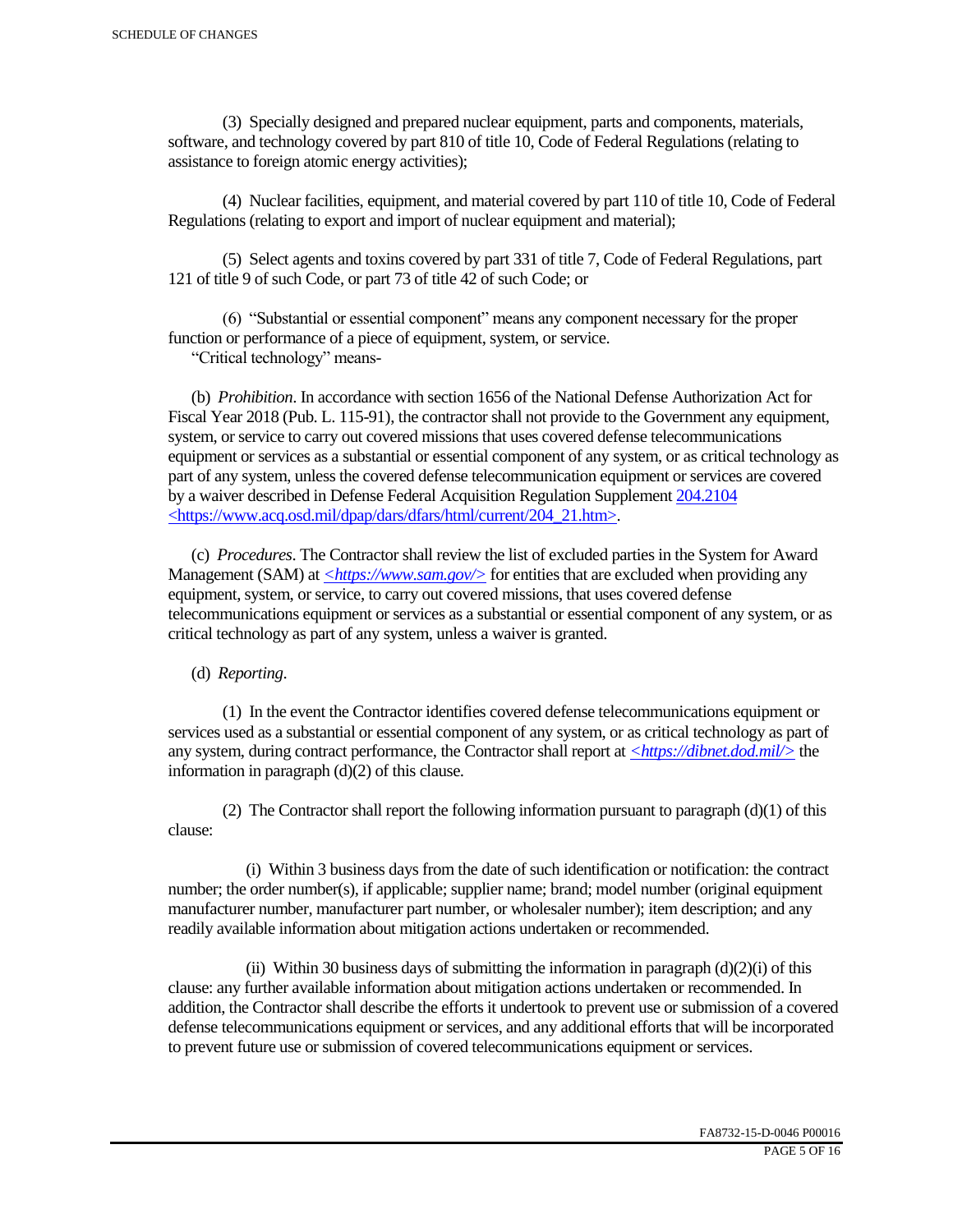(e) *Subcontracts*. The Contractor shall insert the substance of this clause, including this paragraph (e), in all subcontracts and other contractual instruments, including subcontracts for the acquisition of commercial items.

(End of clause)

### **252.204-7019 Notice of NIST SP 800-171 DoD Assessment Requirements.**

As prescribed in 204.7304

 $\langle$ https://www.acq.osd.mil/dpap/dars/dfars/html/current/204 73.htm>(d), use the following provision:

### NOTICE OF NIST SP 800-171 DOD ASSESSMENT REQUIREMENTS (NOV 2020)

(a) *Definitions*.

 "Basic Assessment", "Medium Assessment", and "High Assessment" have the meaning given in the clause 252.204-7020 <https://www.acq.osd.mil/dpap/dars/dfars/html/current/252204.htm>, NIST SP 800-171 DoD Assessments.

 "Covered contractor information system" has the meaning given in the clause 252.204-7012 <https://www.acq.osd.mil/dpap/dars/dfars/html/current/252204.htm>, Safeguarding Covered Defense Information and Cyber Incident Reporting, of this solicitation.

 (b) *Requirement*. In order to be considered for award, if the Offeror is required to implement NIST SP 800-171, the Offeror shall have a current assessment (i.e., not more than 3 years old unless a lesser time is specified in the solicitation) (see 252.204-7020) for each covered contractor information system that is relevant to the offer, contract, task order, or delivery order. The Basic, Medium, and High NIST SP 800-171 DoD Assessments are described in the NIST SP 800-171 DoD Assessment Methodology located at

 $\langle$ https://www.acq.osd.mil/dpap/pdi/cyber/strategically\_assessing\_contractor\_implementation\_of\_NIST \_SP\_800-171.html>.

(c) *Procedures*.

 (1) The Offeror shall verify that summary level scores of a current NIST SP 800-171 DoD Assessment (i.e., not more than 3 years old unless a lesser time is specified in the solicitation) are posted in the Supplier Performance Risk System (SPRS) (<https://www.sprs.csd.disa.mil/>) for all covered contractor information systems relevant to the offer.

 (2) If the Offeror does not have summary level scores of a current NIST SP 800-171 DoD Assessment (i.e., not more than 3 years old unless a lesser time is specified in the solicitation) posted in SPRS, the Offeror may conduct and submit a Basic Assessment to webptsmh@navy.mil  $\leq$ mailto:webptsmh@navy.mil> for posting to SPRS in the format identified in paragraph (d) of this provision.

 (d) *Summary level scores*. Summary level scores for all assessments will be posted 30 days postassessment in SPRS to provide DoD Components visibility into the summary level scores of strategic assessments.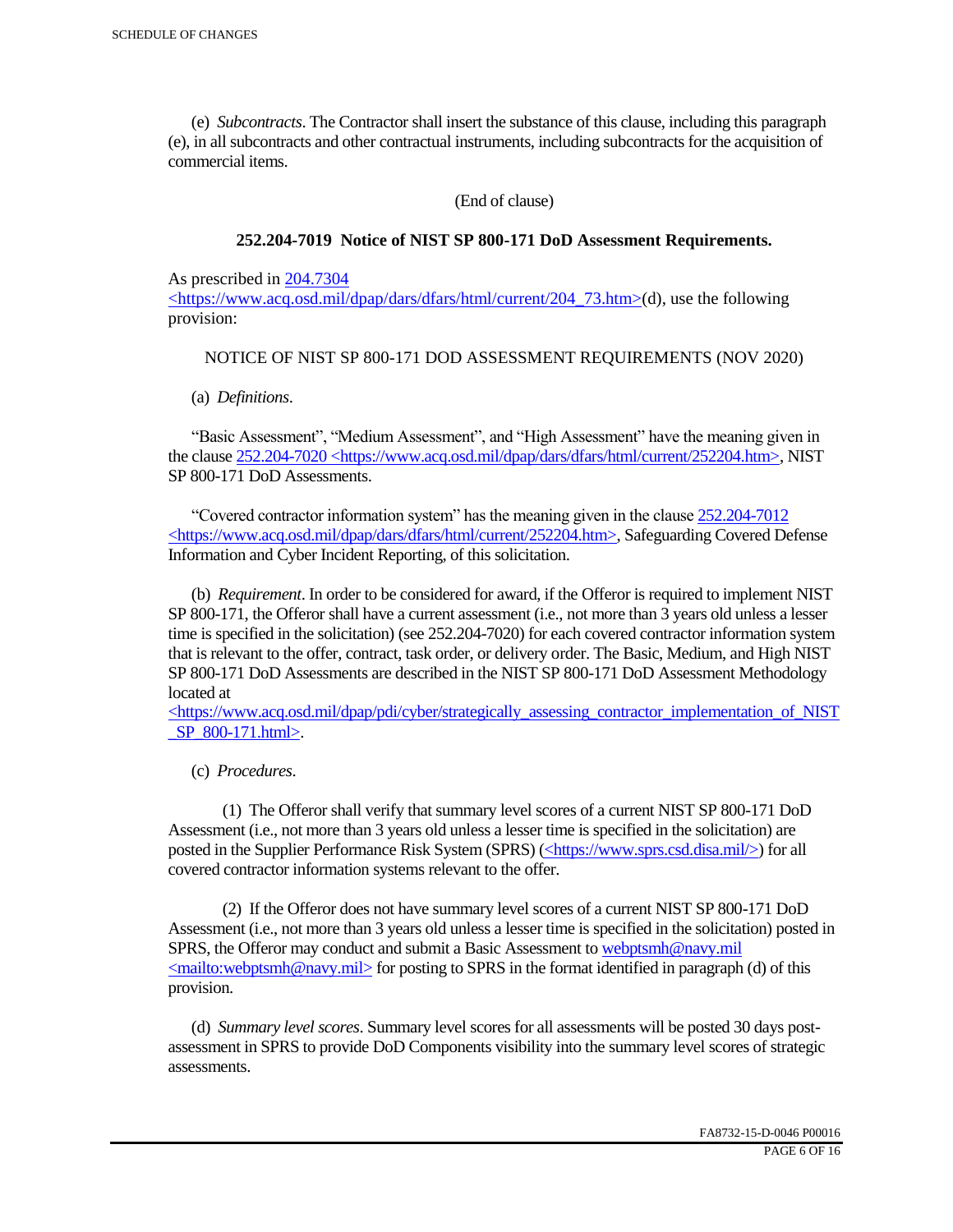(1) *Basic Assessments*. An Offeror may follow the procedures in paragraph (c)(2) of this provision for posting Basic Assessments to SPRS.

(i) The email shall include the following information:

(A) Cybersecurity standard assessed (e.g., NIST SP 800-171 Rev 1).

(B) Organization conducting the assessment (e.g., Contractor self-assessment).

 (C) For each system security plan (security requirement 3.12.4) supporting the performance of a DoD contract-

(*1*) All industry Commercial and Government Entity (CAGE) code(s) associated with the information system(s) addressed by the system security plan; and

(*2*) A brief description of the system security plan architecture, if more than one plan exists.

(D) Date the assessment was completed.

 (E) Summary level score (e.g., 95 out of 110, NOT the individual value for each requirement).

 (F) Date that all requirements are expected to be implemented (i.e., a score of 110 is expected to be achieved) based on information gathered from associated plan(s) of action developed in accordance with NIST SP 800-171.

 (ii) If multiple system security plans are addressed in the email described at paragraph  $(d)(1)(i)$  of this section, the Offeror shall use the following format for the report:

| <b>System Security CAGE Codes</b> |                               | <b>Brief</b> description | Date of    | <b>Total Score</b> | Date score of |
|-----------------------------------|-------------------------------|--------------------------|------------|--------------------|---------------|
| Plan                              | supported by this of the plan |                          | assessment |                    | $110$ will    |
|                                   | plan                          | architecture             |            |                    | achieved      |
|                                   |                               |                          |            |                    |               |
|                                   |                               |                          |            |                    |               |
|                                   |                               |                          |            |                    |               |

1)

 (2) *Medium and High Assessments*. DoD will post the following Medium and/or High Assessment summary level scores to SPRS for each system assessed:

(i) The standard assessed (e.g., NIST SP 800-171 Rev 1).

 (ii) Organization conducting the assessment, e.g., DCMA, or a specific organization (identified by Department of Defense Activity Address Code (DoDAAC)).

 (iii) All industry CAGE code(s) associated with the information system(s) addressed by the system security plan.

 (iv) A brief description of the system security plan architecture, if more than one system security plan exists.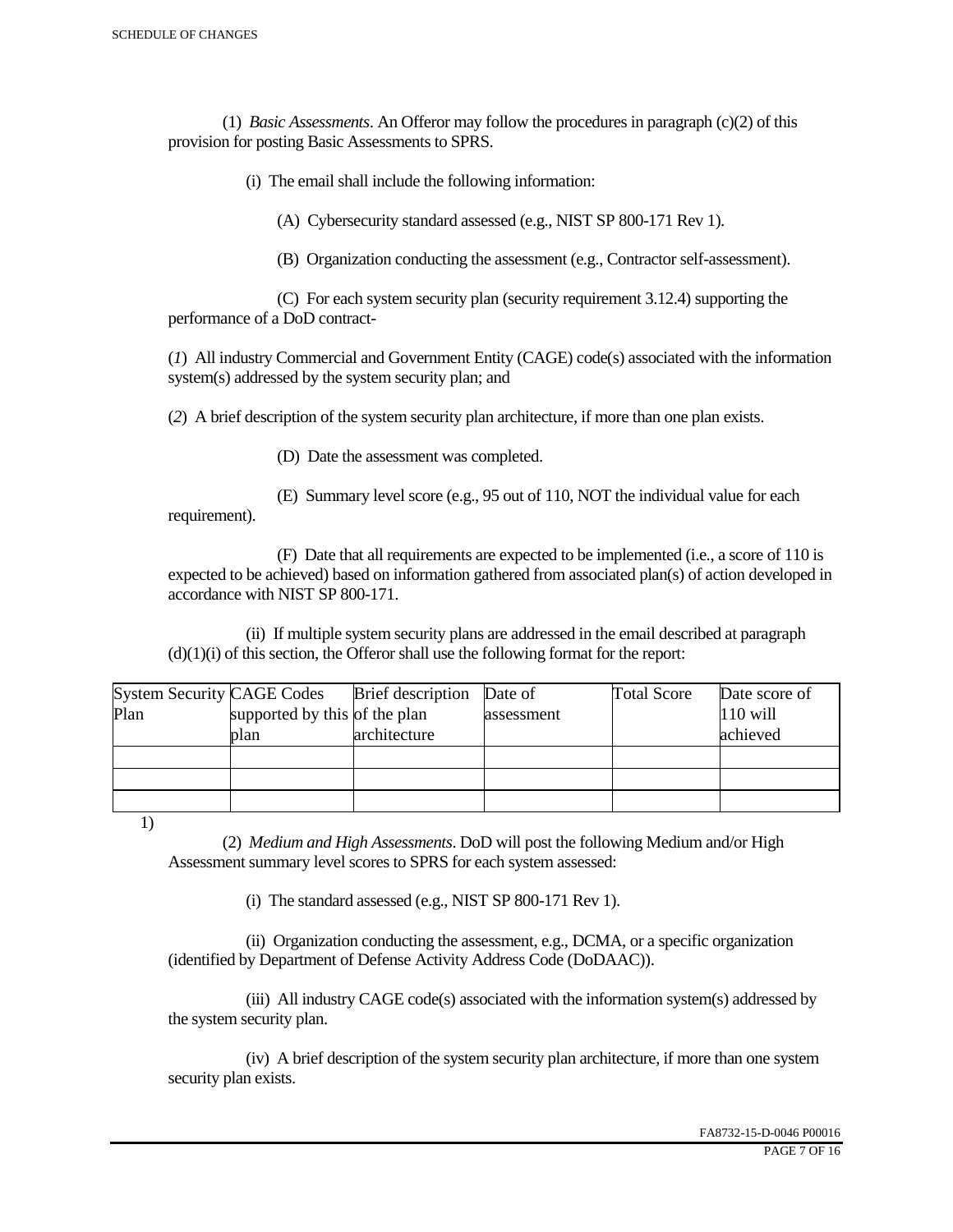(v) Date and level of the assessment, i.e., medium or high.

 (vi) Summary level score (e.g., 105 out of 110, not the individual value assigned for each requirement).

 (vii) Date that all requirements are expected to be implemented (i.e., a score of 110 is expected to be achieved) based on information gathered from associated plan(s) of action developed in accordance with NIST SP 800-171.

(3) *Accessibility*.

 (i) Assessment summary level scores posted in SPRS are available to DoD personnel, and are protected, in accordance with the standards set forth in DoD Instruction 5000.79, Defense-wide Sharing and Use of Supplier and Product Performance Information (PI).

 (ii) Authorized representatives of the Offeror for which the assessment was conducted may access SPRS to view their own summary level scores, in accordance with the SPRS Software User's Guide for Awardees/Contractors available at <https://www.sprs.csd.disa.mil/pdf/SPRS\_Awardee.pdf>.

 (iii) A High NIST SP 800-171 DoD Assessment may result in documentation in addition to that listed in this section. DoD will retain and protect any such documentation as "Controlled Unclassified Information (CUI)" and intended for internal DoD use only. The information will be protected against unauthorized use and release, including through the exercise of applicable exemptions under the Freedom of Information Act (e.g., Exemption 4 covers trade secrets and commercial or financial information obtained from a contractor that is privileged or confidential).

(End of provision)

## **252.204-7020 NIST SP 800-171 DoD Assessment Requirements.**

As prescribed in 204.7304 <https://www.acq.osd.mil/dpap/dars/dfars/html/current/204\_73.htm>(e), use the following clause:

## NIST SP 800-171 DOD ASSESSMENT REQUIREMENTS (NOV 2020)

(a) *Definitions*.

 "Basic Assessment" means a contractor's self-assessment of the contractor's implementation of NIST SP 800-171 that-

 (1) Is based on the Contractor's review of their system security plan(s) associated with covered contractor information system(s);

(2) Is conducted in accordance with the NIST SP 800-171 DoD Assessment Methodology; and

 (3) Results in a confidence level of "Low" in the resulting score, because it is a self-generated score.

 "Covered contractor information system" has the meaning given in the clause 252.204-7012 <https://www.acq.osd.mil/dpap/dars/dfars/html/current/2525204.htm>, Safeguarding Covered Defense Information and Cyber Incident Reporting, of this contract.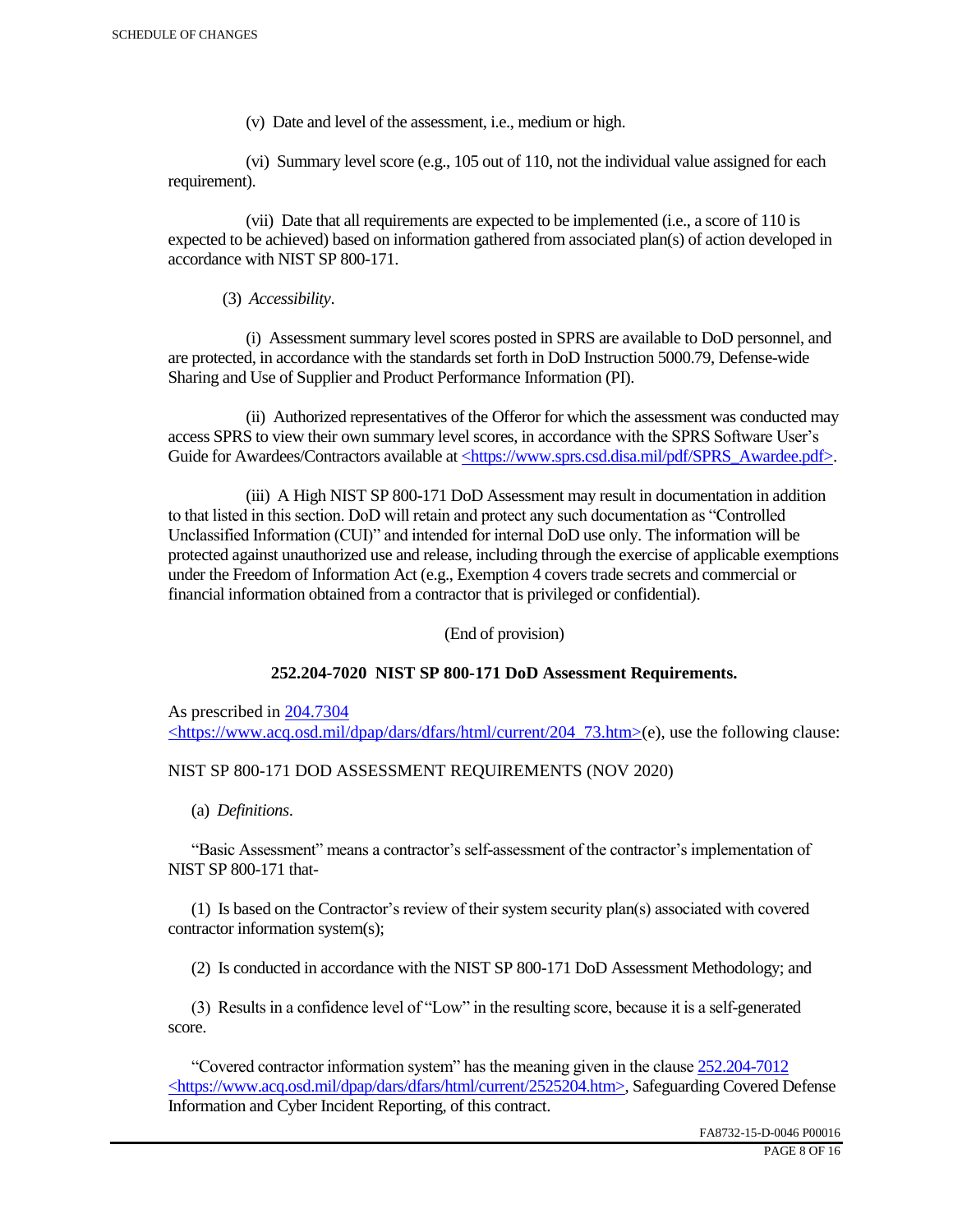"High Assessment" means an assessment that is conducted by Government personnel using NIST SP 800-171A, Assessing Security Requirements for Controlled Unclassified Information that-

(1) Consists of-

(i) A review of a contractor's Basic Assessment;

(ii) A thorough document review;

 (iii) Verification, examination, and demonstration of a Contractor's system security plan to validate that NIST SP 800-171 security requirements have been implemented as described in the contractor's system security plan; and

 (iv) Discussions with the contractor to obtain additional information or clarification, as needed; and

(2) Results in a confidence level of "High" in the resulting score.

"Medium Assessment" means an assessment conducted by the Government that-

(1) Consists of-

(i) A review of a contractor's Basic Assessment;

(ii) A thorough document review; and

 (iii) Discussions with the contractor to obtain additional information or clarification, as needed; and

(2) Results in a confidence level of "Medium" in the resulting score.

 (b) *Applicability*. This clause applies to covered contractor information systems that are required to comply with the National Institute of Standards and Technology (NIST) Special Publication (SP) 800- 171, in accordance with Defense Federal Acquisition Regulation System (DFARS) clause at 252.204- 7012 <https://www.acq.osd.mil/dpap/dars/dfars/html/current/252204.htm>, Safeguarding Covered Defense Information and Cyber Incident Reporting, of this contract.

 (c) *Requirements*. The Contractor shall provide access to its facilities, systems, and personnel necessary for the Government to conduct a Medium or High NIST SP 800-171 DoD Assessment, as described in NIST SP 800-171 DoD Assessment Methodology at https://www.acq.osd.mil/dpap/pdi/cyber/strategically\_assessing\_contractor\_implementation\_of\_NIST\_ SP\_800-171.html <https://www.acq.osd.mil/dpap/dars/dfars/html/current/dpap/pdi/cyber/strategically\_assessing\_contract

or implementation of NIST SP 800-171.html>, if necessary.

 (d) *Procedures*. Summary level scores for all assessments will be posted in the Supplier Performance Risk System (SPRS) (<https://www.sprs.csd.disa.mil/>) to provide DoD Components visibility into the summary level scores of strategic assessments.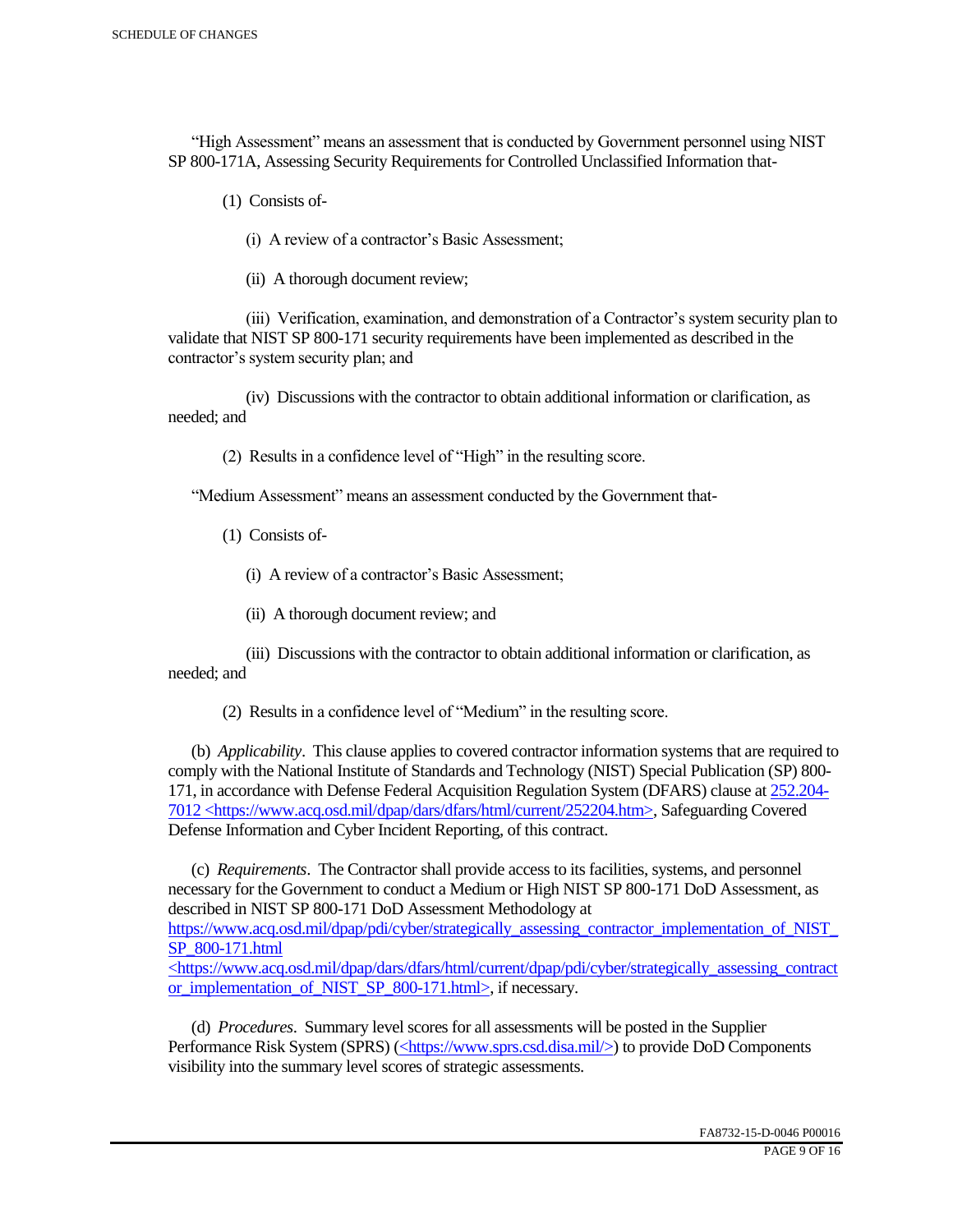(1) *Basic Assessments*. A contractor may submit, via encrypted email, summary level scores of Basic Assessments conducted in accordance with the NIST SP 800-171 DoD Assessment Methodology to webptsmh@navy.mil for posting to SPRS.

(i) The email shall include the following information:

(A) Version of NIST SP 800-171 against which the assessment was conducted.

(B) Organization conducting the assessment (e.g., Contractor self-assessment).

 (C) For each system security plan (security requirement 3.12.4) supporting the performance of a DoD contract-

(*1*) All industry Commercial and Government Entity (CAGE) code(s) associated with the information system(s) addressed by the system security plan; and

(*2*) A brief description of the system security plan architecture, if more than one plan exists.

(D) Date the assessment was completed

requirement).

(E) Summary level score (e.g., 95 out of 110, NOT the individual value for each

 (F) Date that all requirements are expected to be implemented (i.e., a score of 110 is expected to be achieved) based on information gathered from associated plan(s) of action developed in accordance with NIST SP 800-171.

 (ii) If multiple system security plans are addressed in the email described at paragraph (b)(1)(i) of this section, the Contractor shall use the following format for the report:

| <b>System Security CAGE Codes</b> |                               | <b>Brief</b> description | Date of    | <b>Total Score</b> | Date score of |
|-----------------------------------|-------------------------------|--------------------------|------------|--------------------|---------------|
| Plan                              | supported by this of the plan |                          | assessment |                    | $110$ will    |
|                                   | plan                          | architecture             |            |                    | achieved      |
|                                   |                               |                          |            |                    |               |
|                                   |                               |                          |            |                    |               |
|                                   |                               |                          |            |                    |               |

 (1) *Medium and High Assessments*. DoD will post the following Medium and/or High Assessment summary level scores to SPRS for each system security plan assessed:

(i) The standard assessed (e.g., NIST SP 800-171 Rev 1).

 (ii) Organization conducting the assessment, e.g., DCMA, or a specific organization (identified by Department of Defense Activity Address Code (DoDAAC)).

 (iii) All industry CAGE code(s) associated with the information system(s) addressed by the system security plan.

 (iv) A brief description of the system security plan architecture, if more than one system security plan exists.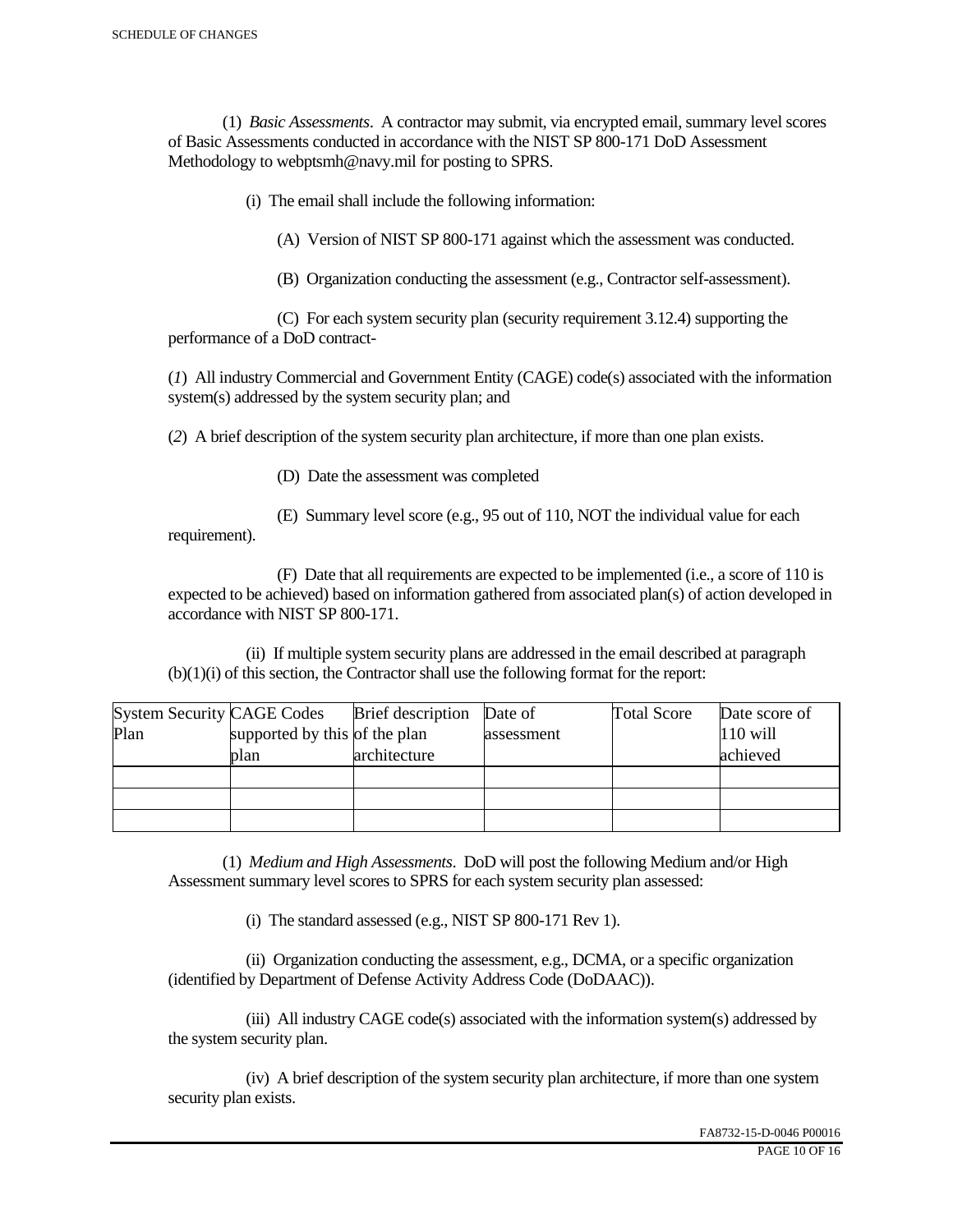(v) Date and level of the assessment, i.e., medium or high.

 (vi) Summary level score (e.g., 105 out of 110, not the individual value assigned for each requirement).

 (vii) Date that all requirements are expected to be implemented (i.e., a score of 110 is expected to be achieved) based on information gathered from associated plan(s) of action developed in accordance with NIST SP 800-171.

(e) *Rebuttals*.

 (1) DoD will provide Medium and High Assessment summary level scores to the Contractor and offer the opportunity for rebuttal and adjudication of assessment summary level scores prior to posting the summary level scores to SPRS (see SPRS User's Guide <https://www.sprs.csd.disa.mil/pdf/SPRS\_Awardee.pdf>).

 (2) Upon completion of each assessment, the contractor has 14 business days to provide additional information to demonstrate that they meet any security requirements not observed by the assessment team or to rebut the findings that may be of question.

## (f) *Accessibility*.

 (1) Assessment summary level scores posted in SPRS are available to DoD personnel, and are protected, in accordance with the standards set forth in DoD Instruction 5000.79, Defense-wide Sharing and Use of Supplier and Product Performance Information (PI).

 (2) Authorized representatives of the Contractor for which the assessment was conducted may access SPRS to view their own summary level scores, in accordance with the SPRS Software User's Guide for Awardees/Contractors available at <https://www.sprs.csd.disa.mil/pdf/SPRS\_Awardee.pdf>.

 (3) A High NIST SP 800-171 DoD Assessment may result in documentation in addition to that listed in this clause. DoD will retain and protect any such documentation as "Controlled Unclassified Information (CUI)" and intended for internal DoD use only. The information will be protected against unauthorized use and release, including through the exercise of applicable exemptions under the Freedom of Information Act (e.g., Exemption 4 covers trade secrets and commercial or financial information obtained from a contractor that is privileged or confidential).

## (g) *Subcontracts*.

(1) The Contractor shall insert the substance of this clause, including this paragraph  $(g)$ , in all subcontracts and other contractual instruments, including subcontracts for the acquisition of commercial items (excluding COTS items).

 (2) The Contractor shall not award a subcontract or other contractual instrument, that is subject to the implementation of NIST SP 800-171 security requirements, in accordance with DFARS clause 252.204-7012 of this contract, unless the subcontractor has completed, within the last 3 years, at least a Basic NIST SP 800-171 DoD Assessment, as described in

 $\langle$ https://www.acq.osd.mil/dpap/pdi/cyber/strategically\_assessing\_contractor\_implementation\_of\_NIST SP\_800-171.html>, for all covered contractor information systems relevant to its offer that are not part of an information technology service or system operated on behalf of the Government.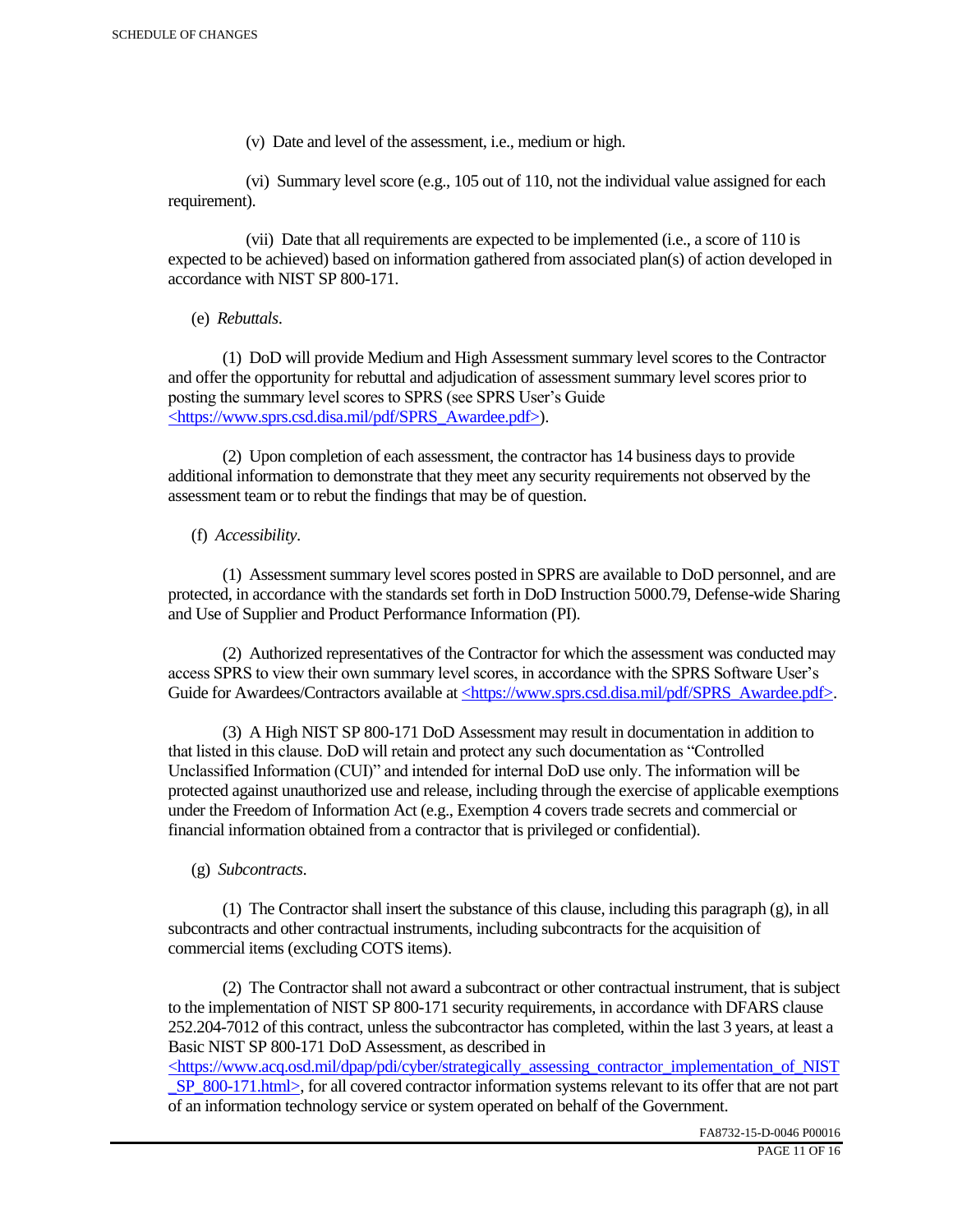(3) If a subcontractor does not have summary level scores of a current NIST SP 800-171 DoD Assessment (i.e., not more than 3 years old unless a lesser time is specified in the solicitation) posted in SPRS, the subcontractor may conduct and submit a Basic Assessment, in accordance with the NIST SP 800-171 DoD Assessment Methodology, to webptsmh@navy.mil <mailto:webptsmh@navy.mil> for posting to SPRS along with the information required by paragraph (d) of this clause.

### (End of clause)

All other terms and conditions remain unchanged.

|             |                      | Jt∨               | 'Jnit Price              |
|-------------|----------------------|-------------------|--------------------------|
| <b>ITEM</b> | SUPPLIES OR SERVICES | <b>Purch Unit</b> | <b>Total Item Amount</b> |

#### **For OPTION PERIOD 4**

| 4100 | <b>CLIN Establish</b> |                           |  |
|------|-----------------------|---------------------------|--|
|      | Noun:                 | NETWORK CENTRIC SOLUTIONS |  |
|      | PSC:                  | D316                      |  |
|      | Contract type:        | J - FIRM FIXED PRICE      |  |
|      | Start Date:           | ASREQ                     |  |
|      | Completion Date:      | <b>ASREQ</b>              |  |
|      | Descriptive Data:     |                           |  |
|      |                       |                           |  |

- A. The contractor shall provide a wide range of solutions to complete the requirements IAW the PWS of the basic contract (Section J, Atch 1) and as cited in each individual task order.
- B. The Products proposed to make up these solutions shall be priced under CLIN 4600 on a cost reimbursable basis.
- C. ODCs and travel shall be priced separately under CLIN(s) 4600 and 4700.
- D. Contract type shall be Firm-Fixed Price (FFP), Fixed-Price Incentive (Firm Target/Successive Target) or Fixed Price Award Fee (FPAF).

 Incentive: To be proposed Award Fee: To be proposed

- E. Ordering Period: Effective date of option period through one (1) year.
- F. Period of Performance: To be cited in each individual task order.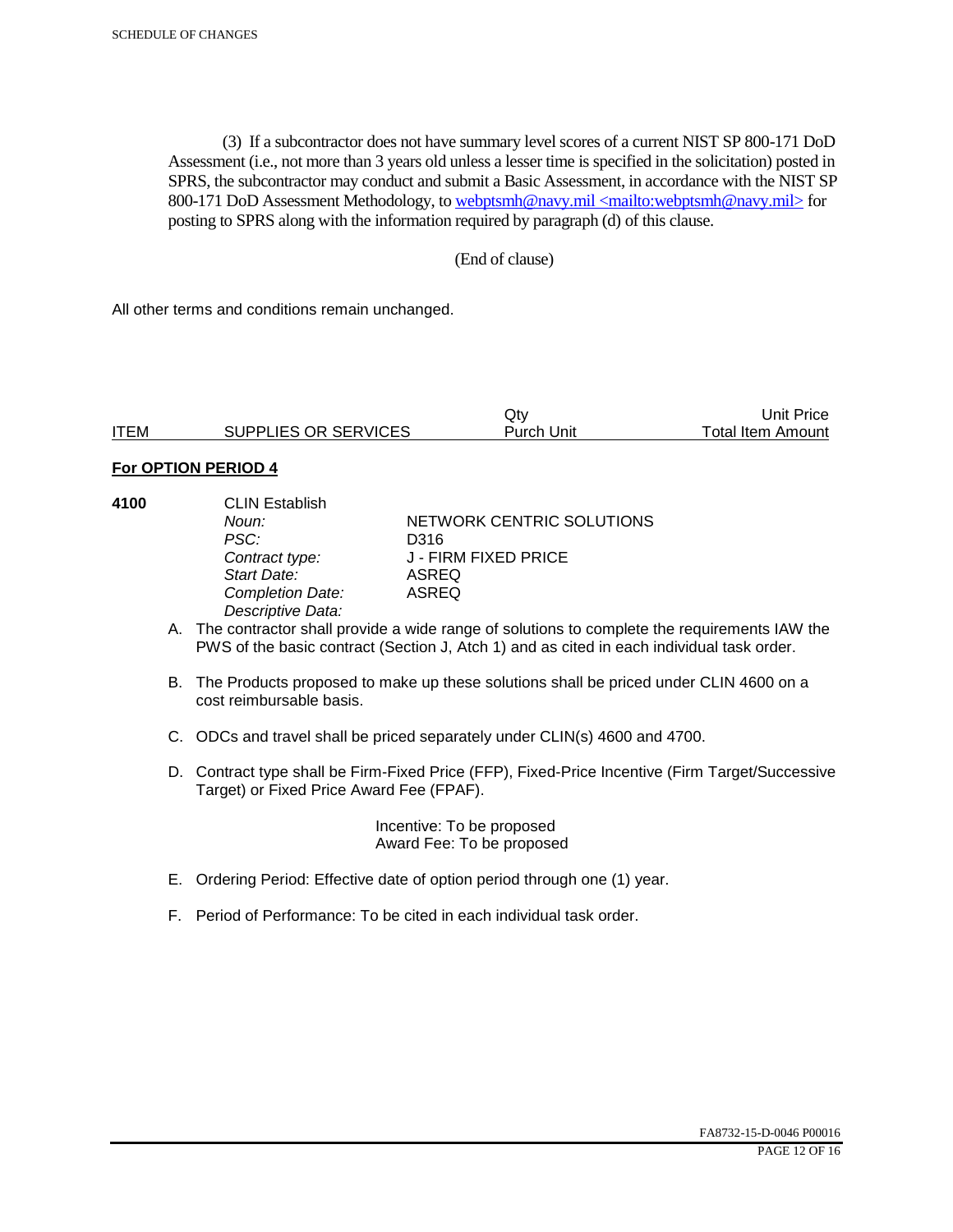|             |                      | Qtv        | Unit Price        |
|-------------|----------------------|------------|-------------------|
| <b>ITEM</b> | SUPPLIES OR SERVICES | Purch Unit | Total Item Amount |

| 4200 | <b>CLIN Establish</b> |                           |  |
|------|-----------------------|---------------------------|--|
|      | Noun:                 | NETWORK CENTRIC SOLUTIONS |  |
|      | PSC:                  | D316                      |  |
|      | Contract type:        | J - FIRM FIXED PRICE      |  |
|      | Start Date:           | ASREQ                     |  |
|      | Completion Date:      | ASREQ                     |  |
|      | Descriptive Data:     |                           |  |

A. The contractor shall provide a wide range of solutions to complete the requirements IAW the PWS of the basic contract (Section J, Atch 1) and as cited in each individual task order.

- B. The Products proposed to make up these solutions shall be priced under CLIN 4600 on a cost reimbursable basis.
- C. ODCs and travel shall be priced separately under CLIN(s) 4600 and 4700.
- D. Contract type shall be Cost-Plus Fixed Fee (CPFF), Cost-Plus-Incentive Fee (CPIF), or Cost-Plus Award Fee (CPAF.)

Fixed-Fee: To be proposed Incentive Fee: To be proposed Award Fee: To be proposed

- E. Ordering Period: Effective date of option period through one (1) year.
- F. Period of Performance: To be cited in each individual task order.

#### **For OPTION PERIOD 4**

**4300** CLIN Establish *PSC:* D316 *Start Date:* ASREQ *Completion Date:* ASREQ *Descriptive Data:* 

**Noun: NETWORK CENTRIC SERVICES** *Contract type:* J - FIRM FIXED PRICE

- A. The contractor shall provide labor hours IAW the PWS (Section J, Atch 1) of the basic contract and as cited in each individual task order. The contractor shall provide labor categories and rates IAW Section J, Atch 5, and as cited in each individual task order.
- B. Contract type shall be Labor Hour.
- C. ODCs and travel shall be priced separately under CLIN(s) 4600 and 4700.
- D. Ordering Period: Effective date of option period through one (1) year.
- E. Period of Performance: To be cited in each individual task order.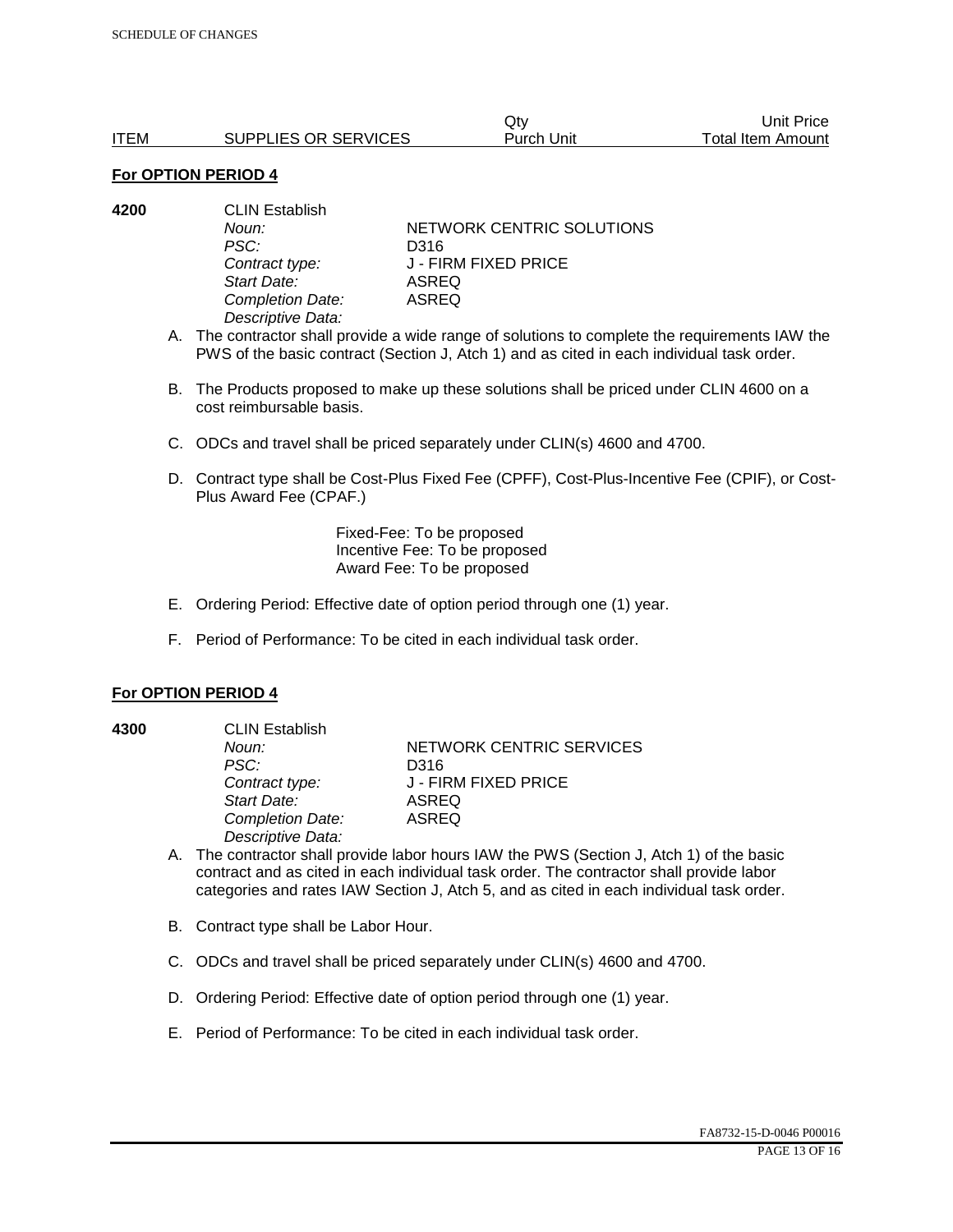|      |                      | Qtv        | Unit Price        |
|------|----------------------|------------|-------------------|
| ITEM | SUPPLIES OR SERVICES | Purch Unit | Total Item Amount |

**4400** CLIN Establish *Noun:* DATA *PSC:* D316 *NSN:* N - Not Applicable *DD1423 is Exhibit:* A *Contract type:* J - FIRM FIXED PRICE *Inspection:* DESTINATION *Acceptance:* DESTINATION *FOB:* DESTINATION *Descriptive Data:* 

- A. The contractor shall deliver data in accordance with and as specified in Section J, Exhibit A (Contract Data Requirements List (CDRL)) and as specified in individual task orders.
- B. This CLIN is Not Separately Priced (NSP). Price is included in CLIN 4100, CLIN 4200, and CLIN 4300.
- C. Ordering Period: Effective date of option period through one (1) year.
- D. Period of Performance: To be cited in each individual task order.

### **For OPTION PERIOD 4**

**4500** CLIN Establish

| -------------     |                      |
|-------------------|----------------------|
| Noun:             | <b>WARRANTY</b>      |
| PSC:              | D316                 |
| Contract type:    | J - FIRM FIXED PRICE |
| Start Date:       | ASREQ                |
| Completion Date:  | ASREQ                |
| Descriptive Data: |                      |
|                   |                      |

- A. The contractor shall provide a warranty, in lieu of or in addition to the standard warranty, IAW each individual task order and the basic contract on an as-required basis. Warranty options include: System Warranties, Workmanship and Construction Warranties, and/or extended product warranties.
- B. Contract type shall be Firm Fixed Price (FFP).
- C. Ordering Period: Effective date of option period through one (1) year.
- D. Period of Performance: To be cited in each individual task order.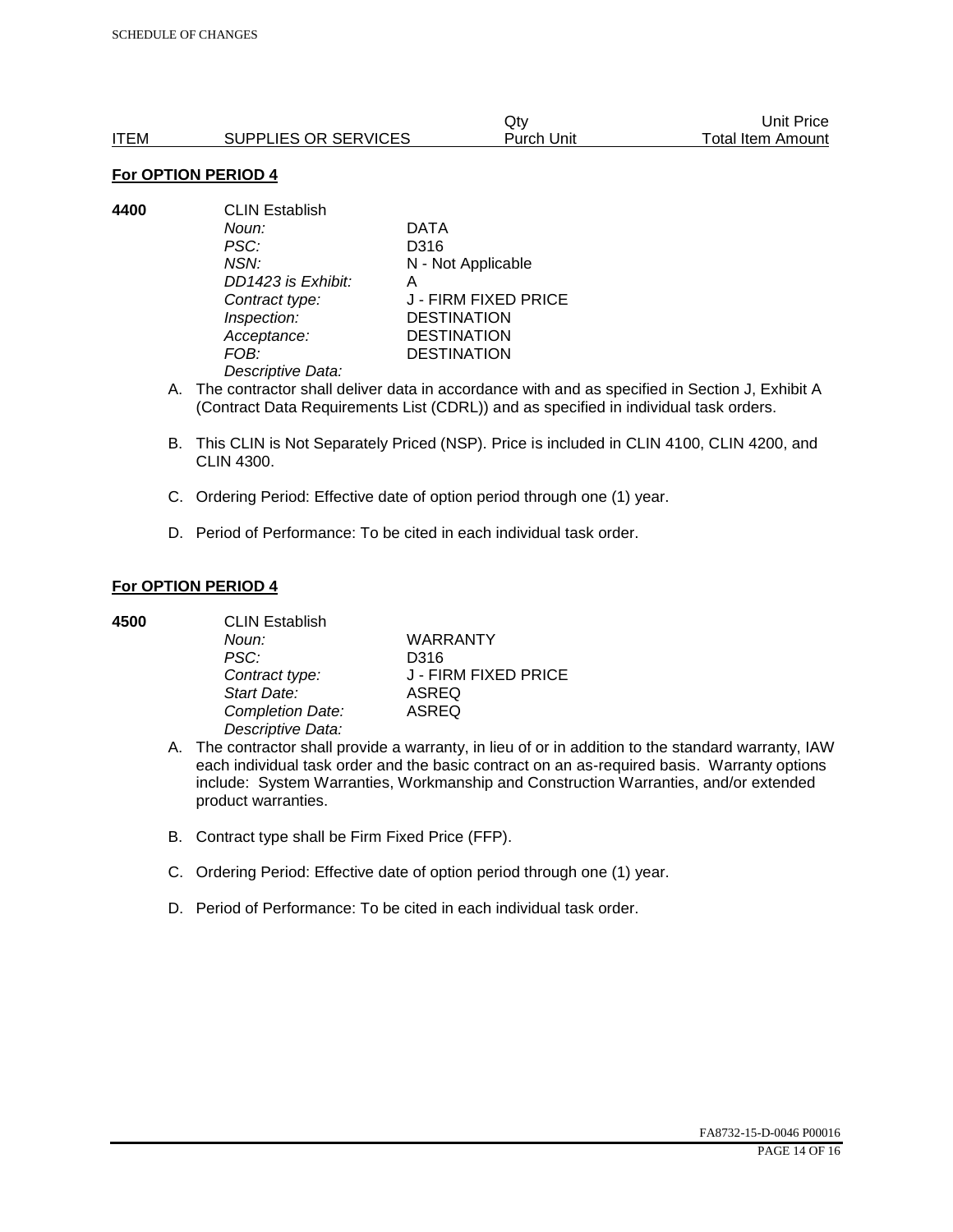**4600** CLIN Establish *PSC:* D316 **Contract type:** *Inspection:* DESTINATION<br> *Acceptance:* DESTINATION *Acceptance:* DESTINATION<br>FOB: DESTINATION

*Noun:* **CONTACT OTHER DIRECT COSTS** *NSN:* **N** - Not Applicable<br>
Contract type: S - COST **DESTINATION** 

#### *Descriptive Data:*

A. The contractor shall provide other direct costs as specified in each task order and the basic contract.

(1) No profit shall be paid on purchases made under this CLIN; however, DCAA approved burden rates are authorized.

(2) ODCs must be purchased in accordance with the Contractor's approved purchasing system, as applicable.

(3) The products proposed to make up the solutions in CLINs 4100 and 4200 shall be purchased in-accordance-with Section J, Attachment 1, paragraph 3.5.1 of the Performance Work Statement (PWS) of this contract.

B. The contractor will provide ODCs on a cost reimbursable basis only.

C. Ordering Period: Effective date of option period through one (1) year.

D. Period of Performance: To be cited in each individual task order.